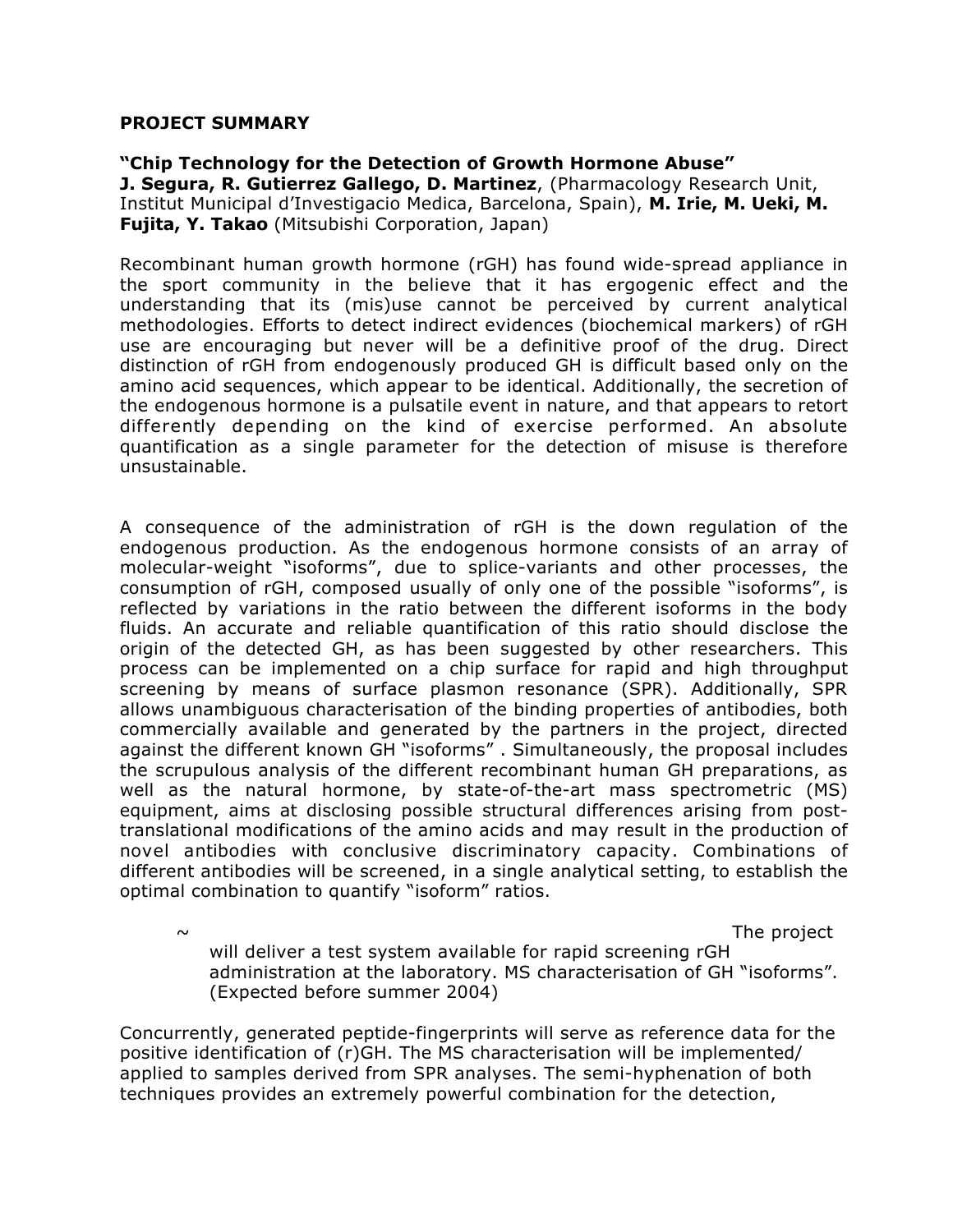quantification and unambiguous structural characterisation of human growth hormone, directly from complex biological matrices such as urine or blood.

 $\sim$  The project will deliver the specifications for an "on site" screening device and the laboratory mass spectrometric confirmation, directly from the sensor chip.

Finally, the approach will be validated using the large number of relevant samples, available from the partners and generated during a clinical study. Additionally, and given the interest in detecting the GH related peptide IGF-1 (potential doping either by recombinant product or gene transfer), preliminary data regarding the feasibility of the same approach for IGF-1 detection will be studied.

> The project will deliver the validation of the methodology proposed and the exploration of its use for other doping growth factors.